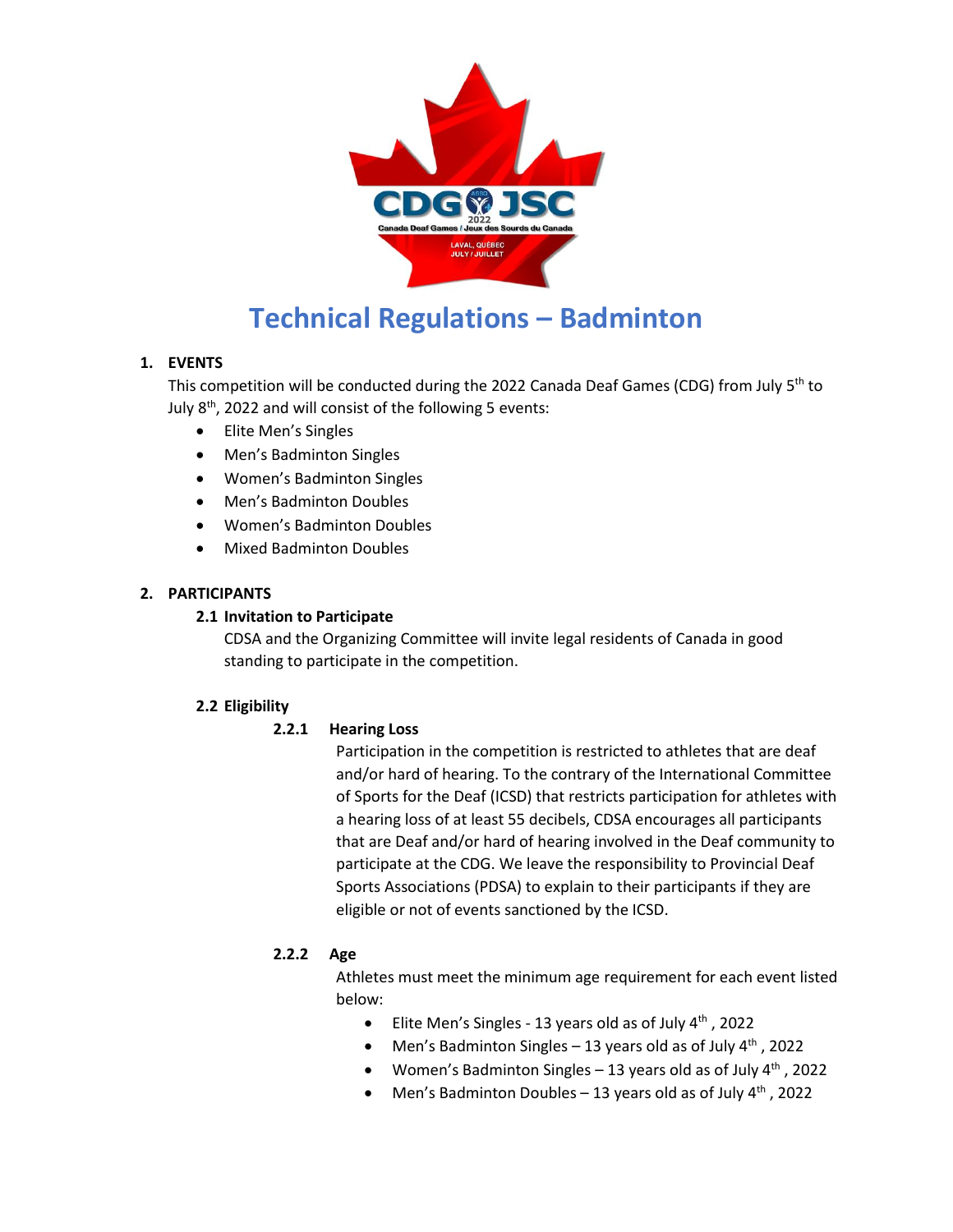- Women's Badminton Doubles 13 years old as of July  $4<sup>th</sup>$ , 2022
- Mixed Badminton Doubles 13 years old as of July  $4<sup>th</sup>$ , 2022

## **2.3 Number of Teams / Athletes**

A minimum number of teams (or athletes for single events only) to compete in each event listed below must be met:

- Elite Men's Singles 8 athletes
- Men's Badminton Singles 10 athletes
- Women's Badminton Singles 10 athletes
- Men's Badminton Doubles 4 teams
- Women's Badminton Doubles 4 teams
- Mixed Badminton Doubles 4 teams

### **2.4 Number of Athletes per Team**

A maximum number of athletes(s) per team is allocated to each event listed below:

- Elite Men's Singles 1 athlete
- Men's Badminton Singles 1 athlete
- Women's Badminton Singles 1 athlete
- Men's Badminton Doubles –2 athletes
- Women's Badminton Doubles 2 athletes
- Mixed Badminton Doubles 2 athletes

A minimum number of athletes(s) per team in each event listed below must be met:

- $\bullet$  Elite Men's Singles 1 athlete
- Men's Badminton Singles 1 athlete
- Women's Badminton Singles 1 athlete
- Men's Badminton Doubles –2 athletes
- Women's Badminton Doubles 2 athletes
- Mixed Badminton Doubles 2 athletes

## **3 COMPETITION RULES AND REGULATIONS**

#### **3.1 Technical Organization**

Canadian Deaf Sports Association (CDSA) is responsible for the technical organization of the competition in conjunction with Badminton Canada.

#### **3.2 Technical Committee**

The Technical Committee is compromised of the CDSA Technical Director and other members nominated by the CDG 2020 Organizing Committee and approved by CDSA:

Eric Nielson – CDSA Technical Director (Chair) To be determined – Chief Umpire Fallon Casista-Bolduc et Michèle Dion – CDG 2022 Representative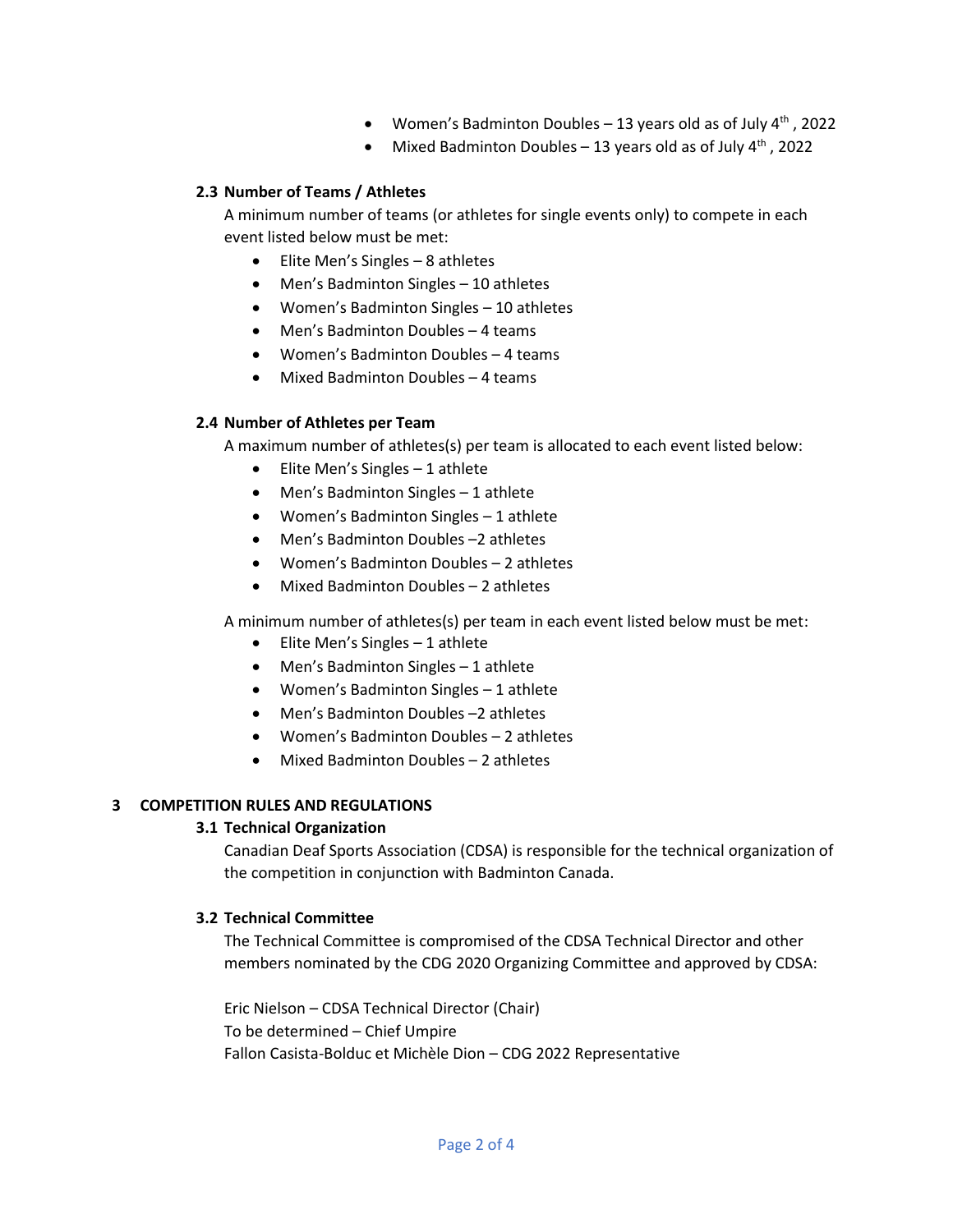#### **3.3 Competition Rules**

The competitions will be conducted in accordance with the Rules and Regulations of Badminton Canada (version: Laws - [Badminton\)](http://badmintoncanada.visualclubweb.nl/file/597573/?dl=1). In case of disagreement in the interpretation of the Rules and Regulations, the English text shall prevail.

### **3.4 Competition Equipment**

## **3.4.1 Equipment**

For Elite events, all equipment used during the competition must comply with the Badminton Canada Rules and Regulations. For competition and U21 events, all equipment is not required to comply with the Badminton Canada Rules and Regulations.

### **3.4.2 Shuttlecocks**

Type of Shuttlecocks for each event must be played:

- Elite Men's Singles Feather
- Men's Badminton Singles Plastic
- Women's Badminton Singles Plastic
- Men's Badminton Doubles Plastic
- Women's Badminton Doubles Plastic
- Mixed Badminton Doubles Plastic

### **3.5 Competition Clothing**

## **3.5.1 Uniform**

For Elites events, participants must wear competitive uniforms in accordance with the Badminton Canada Rules and Regulations. For Competition and U21 events, participants are not required to wear competitive uniforms in accordance with the Badminton Canada Rules and Regulations, but they are encouraged to wear comfortable clothing and gym shoes to participate.

#### **3.5.2 Naming**

It is not mandatory for each shirt to have a participant's name and province on the shirt.

#### **3.6 Competition Schedule**

The competition schedule for all events will be conducted under control of the Technical Committee and in according with the Badminton Canada Rules and Regulations.

#### **3.7 Officials**

## **3.7.1 Appointment of Officials**

The CDG 2022 Organizing Committee will appoint Chief Umpire and an appropriate number of officials (referee, umpire, etc.) to conduct each event.